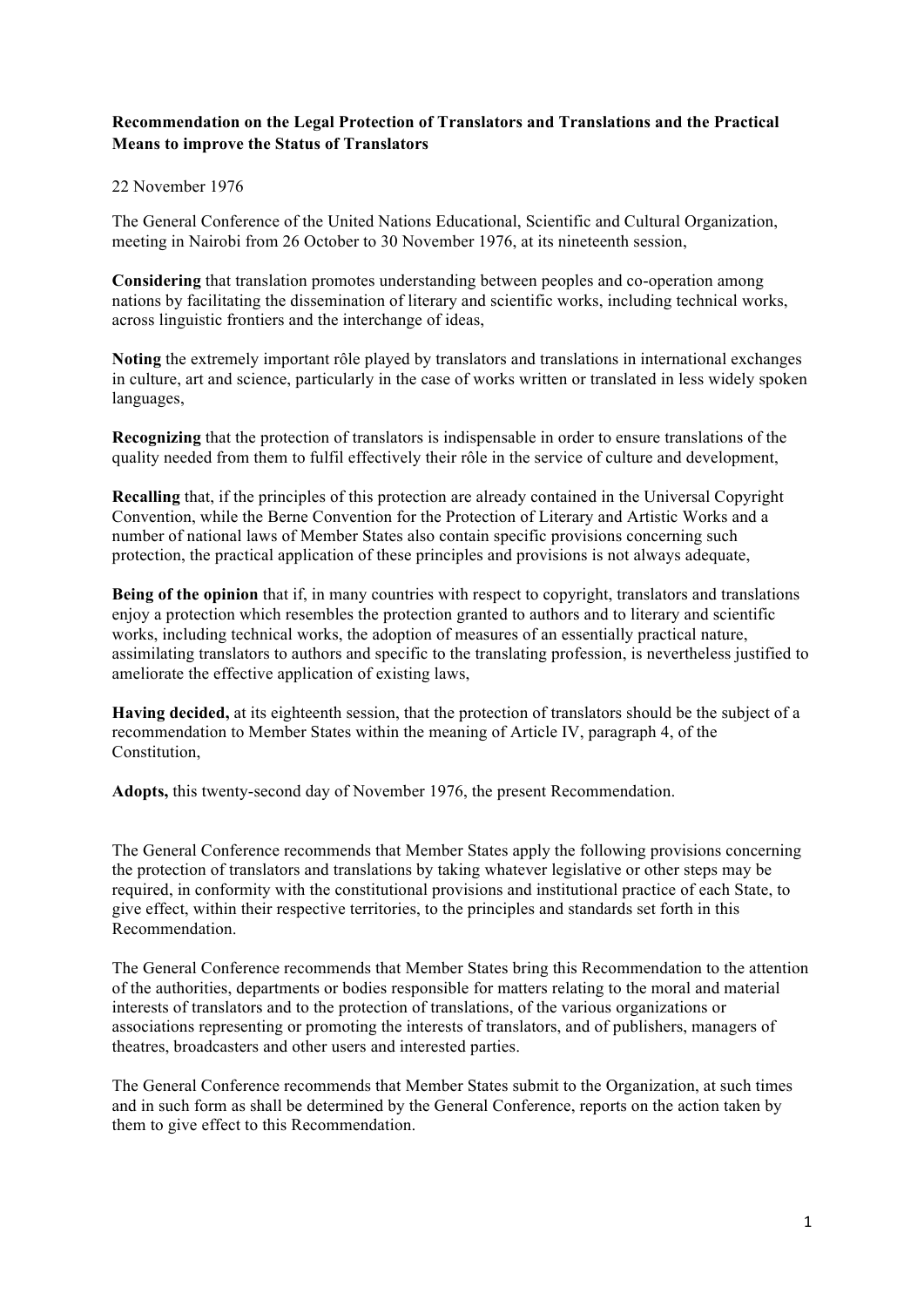# **I. Definitions and scope of application**

1. For purposes of this Recommendation:

(a) the term `translation' denotes the transposition of a literary or scientific work, including technical work, from one language into another language, whether or not the initial work, or the translation, is intended for publication in book, magazine, periodical, or other form, or for performance in the theatre, in a film, on radio or television, or in any other media;

(b) the term `translators' denotes translators of literary or scientific works, including technical works;

(c) the term `users' denotes the persons or legal entities for which a translation is made.

2. This Recommendation applies to all translators regardless of:

(a) the legal status applicable to them as:

(i) independent translators; or

(ii) salaried translators;

(b) the discipline to which the work translated belongs;

(c) the full-time or part-time nature of their position as translators.

#### **II. General legal position of translators**

3. Member States should accord to translators, in respect of their translations, the protection accorded to authors under the provisions of the international copyright conventions to which they are party and/or under their national laws, but without prejudice to the rights of the authors of the original, works translated.

#### **III. Measures to ensure the application in practice of protection afforded translators under international conventions and in national laws relating to copyright**

4. It is desirable that a written agreement be concluded between a translator and the user.

5. As a general rule, a contract governing relations between a translator and a user, as well as where appropriate any other legal instrument governing such relations, should:

(a) accord an equitable remuneration to the translator whatever his or her legal status;

(b) at least when the translator is not working as a salaried translator, remunerate him or her in proportion to the proceeds of the sale or use of the translation with payment of an advance, the said advance being retained by the translator whatever the proceeds may be; or by the payment of a sum calculated in conformity with another system of remuneration independent of sales where it is provided for or permitted by national legislation; or by the payment of an equitable lump sum which could be made where payment on a proportional basis proves insufficient or inapplicable; the appropriate method of payment should be chosen taking into account the legal system of the country concerned and where applicable the type of original work translated;

(c) make provision, when appropriate, for a supplementary payment should the use made of the translation go beyond the limitations specified in the contract;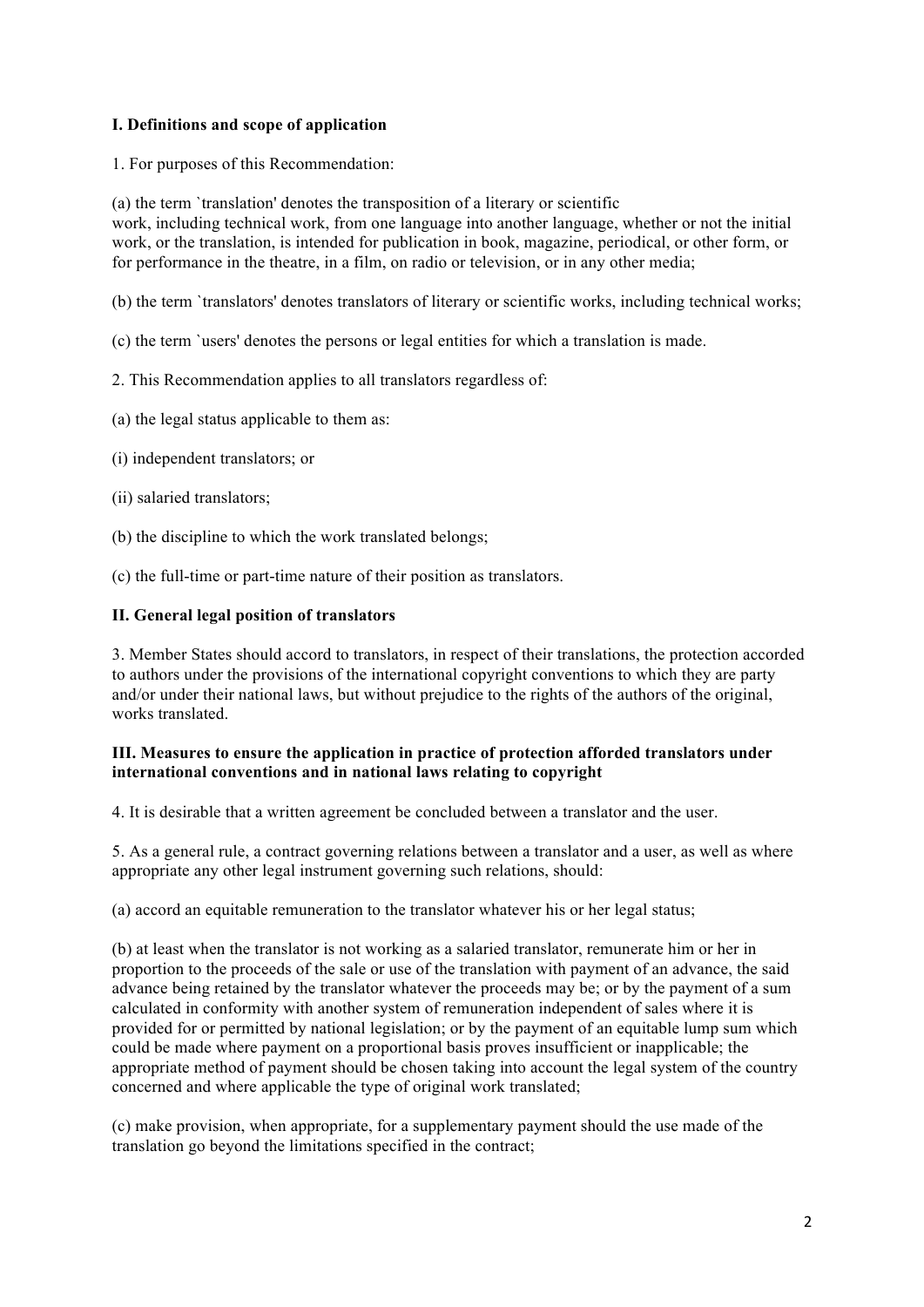(d) specify that the authorizations granted by the translator are limited to the rights expressly mentioned, this provision applying to possible new editions ;

(e) stipulate that in the event that the translator has not obtained any necessary authorization, it is the user who is responsible for obtaining such authorization ;

(f) stipulate that the translator guarantees the user uncontested enjoyment of all the rights granted andundertakes to refrain from any action likely to compromise the legitimate interests of the user and, when appropriate, to observe the rule of professional secrecy;

(g) stipulate that, subject to the prerogatives of the author of the original work translated, no change shall be made in the text of a translation intended for publication without seeking the prior agreement of the, translator;

(h) assure the translator and his translation similar publicity, proportionately to that which authors are generally given, in particular, the name of the author of the translation should appear in a prominent place on all published copies of the translation, on theatre bills, in announcements made in connexion with radio or television broadcasts, in the credit titles of films and in any other promotional material;

(i) provide that the user ensure that the translation bear such notices as are necessary to comply with copyright formalities in those countries where it might reasonably be expected to be used;

(j) provide for the resolution of any conflicts which may arise, particularly with respect to the quality of the translation, so far as possible, by means of arbitration or in accordance with procedures laid down by national legislation or by any other appropriate means of dispute settlement which on the one hand is such as to guarantee impartiality and on the other hand is easily accessible and inexpensive;

(k) mention the languages from and into which the translator will translate and without prejudice to the provisions of paragraph l(a), further specify expressly the translator's possible use as an interpreter.

6. In order to facilitate the implementation of the measures recommended in paragraphs 4, 5 and 14, Member States should, without prejudice to the translator's freedom to enter into an individual contract, encourage the parties concerned, in particular the professional organizations of translators and other organizations or associations representing them, on the one hand, and the representatives of users, on the other, to adopt model contracts or to conclude collective agreements based on the measures suggested in this Recommendation and making due allowance for all situations likely to arise by reason either of the translator or the nature of the translation.

7. Member States should also promote measures to ensure effective representation of translators and to encourage the creation and development of professional organizations of translators and other organizations or associations representing them, to define the rules and duties which should govern the exercise of the profession, to defend the moral and material interests of translators and to facilitate linguistic, cultural, scientific and technical exchanges among translators and between translators and the authors of works to be translated. To this end, such organizations or associations might undertake, where national law permits, in particular, the following specific activities:

(a) promote the adoption of standards governing the translating profession; such standards should stipulate in particular that the translator has a duty to provide a translation of high quality from both the linguistic and stylistic points of view and to guarantee that the translation will be a faithful rendering of the original;

(b) study the bases for remuneration acceptable to translators and users;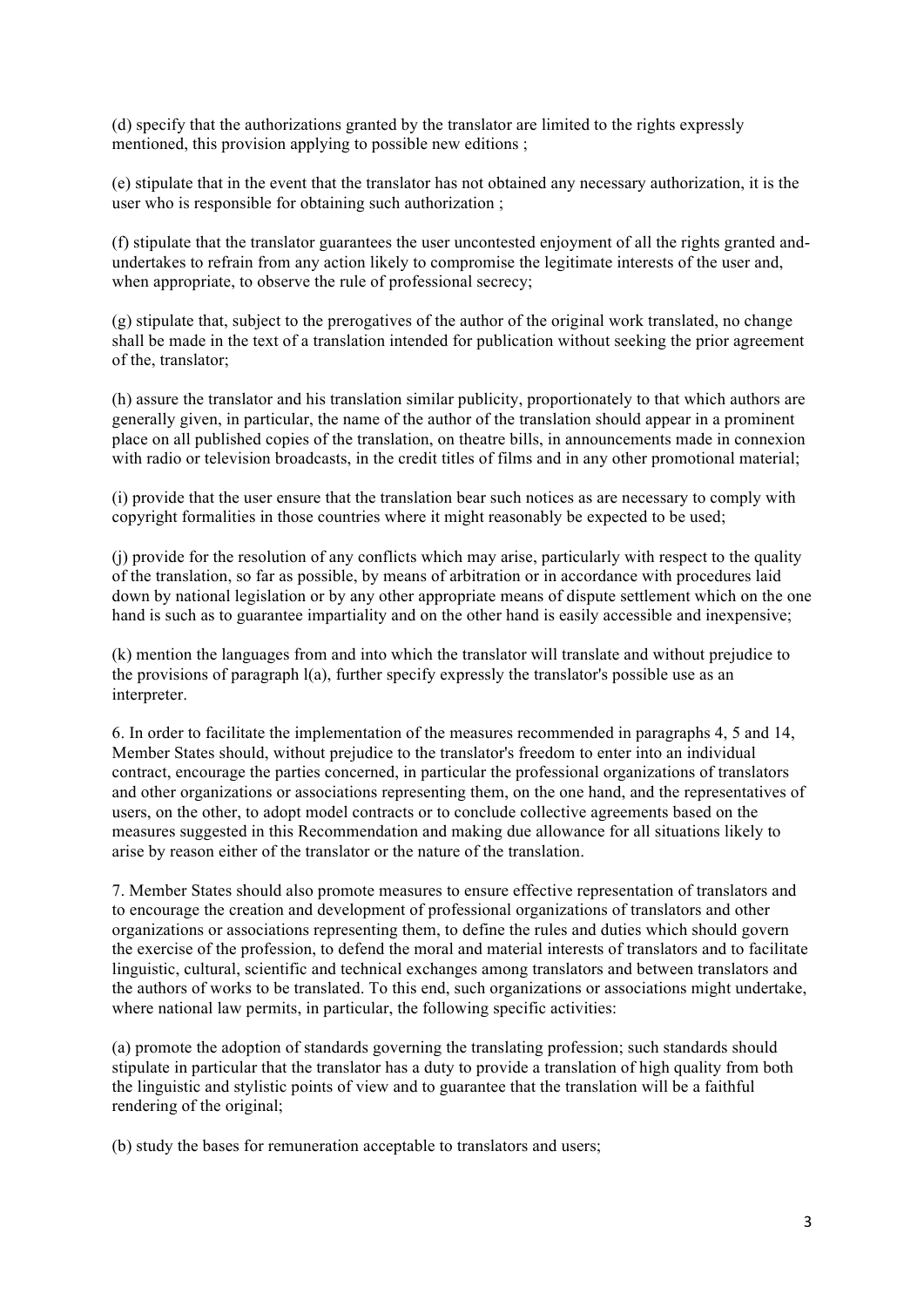(c) set up procedures to assist in the settlement of disputes arising in connexion with the quality of translations;

(d) advise translators in their negotiations with, users and co-operate with other interested parties in establishing model contracts relating to translation;

(e) endeavour to arrange for translators individually or collectively, and in accordance with national laws or any collective agreements which may be applicable on this subject, to benefit with authors from funds received from either private or public sources;

(f) provide for exchanges of information on matters of interest to translators by the publication of information bulletins, the organization of meetings or by other appropriate means;

(g) promote the assimilation of translators, from the point of view of social benefits and taxation, to authors of literary or scientific works, including technical works;

(h) promote the establishment and development of specialized programmes for the training of translators;

(i) co-operate with other national, regional or international bodies working to promote the interests of translators, and with any national or regional copyright information centers set up to assist in the clearance of rights in works protected by copyright, as well as with the UNESCO International Copyright Information Center;

(j) maintain close contacts with users, as well as with their representatives or professional organizations or associations, in order to defend the interests of translators; and negotiate collective agreements with such representatives or organizations or associations where deemed advantageous;

(k) contribute generally to the development of the translating profession.

8. Without prejudice to paragraph 7, membership of professional organizations or associations which represent translators should not, however, be a necessary condition for protection, since the provisions of this Recommendation should apply to all translators, whether or not they are members of such organizations or associations.

## **IV. Social and fiscal situation of translators**

9. Translators working as independent writers, whether or not they are paid by royalties, should benefit in practice from any social insurance schemes relating to retirement, illness, family allowances, etc., and from any taxation arrangements, generally applicable to the authors of literary or scientific works, including technical works.

10. Salaried translators should be treated on the same basis as other salaried professional staff and benefit accordingly from the social schemes provided for them. In this respect, professional statutes, collective agreements and contracts of employment based thereon should mention expressly the class of translators of scientific and technical texts, so that their status' as translators may be recognized, particularly with respect to their professional classification.

## **V. Training and working conditions of translators**

11. Member States should recognize in principle that translation is an independent discipline requiring an education distinct from exclusively language teaching and that this discipline requires special training. Member States should encourage the establishment of writing programmes for translators, especially in connexion with translators' professional organizations or associations, universities or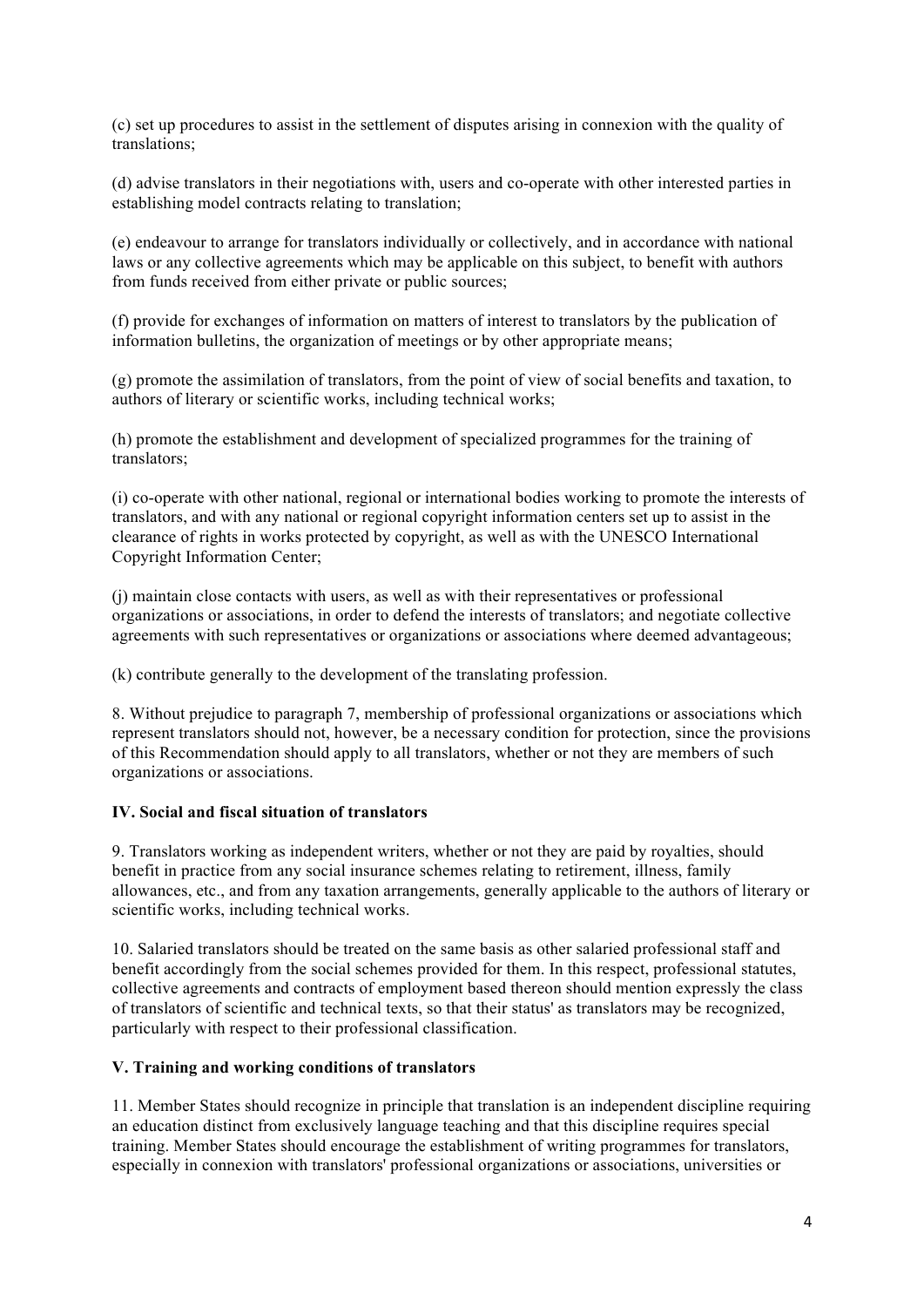other educational institutions, and the organization of seminars or workshops. It should also be recognized that it is useful for translators to be able to benefit from continuing education courses.

12. Member States should consider organizing terminology centers which might be encouraged to undertake the following activities:

(a) communicating to translators current information concerning terminology required by them in the general course of their work;

(b) collaborating closely with terminology centers throughout the world with a view to standardizing and developing the internationalization of scientific and technical terminology so as to facilitate the task of translators.

13. In association with professional organizations or associations and other interested parties, Member States should facilitate exchanges of translators between different countries, so as to allow them to improve their knowledge of the language from which they work and of the socio-cultural context in which the works to be translated by them are written.

14. With a view to improving the quality of translations, the following principles and practical measures should be expressly recognized in professional statutes mentioned under sub-paragraph 7(a) and in any other written -agreements between the translators and the users:

(a) translators should be given a reasonable period of time to accomplish their work;

(b) any documents and information necessary for the understanding of the text to be translated and the drafting of the translation should, so far as possible, be made available to translators;

(c) as a general rule, a translation should be made from the original work, recourse being had to retranslation only where absolutely necessary;

(d) a translator should, as far as possible, translate into his own mother tongue or into a language of which he or she has a mastery equal to that of his or her mother tongue.

## **VI. Developing countries**

15. The principles and norms set forth in this Recommendation may be adapted by developing countries in any way deemed necessary to help them meet their requirements, and in the light of the special provisions for the benefit of developing countries introduced in the Universal Copyright Convention as revised at Paris on 24 July 1971 and the Paris Act (1971) of the Berne Convention for the Protection of Literary and Artistic Works.

## **VII. Final provision**

16. Where translators and translations enjoy a level of protection which is, in certain respects, more favorable than that provided for in this Recommendation, its provisions should not be invoked to diminish the protection already acquired.

The foregoing is the authentic text of the Recommendation duly adopted by the General Conference of the United Nations Educational, Scientific and Cultural Organization during its nineteenth session, which was held in Nairobi and declared closed the thirtieth day of November 1976.

IN FAITH WHEREOF we have appended our signatures.